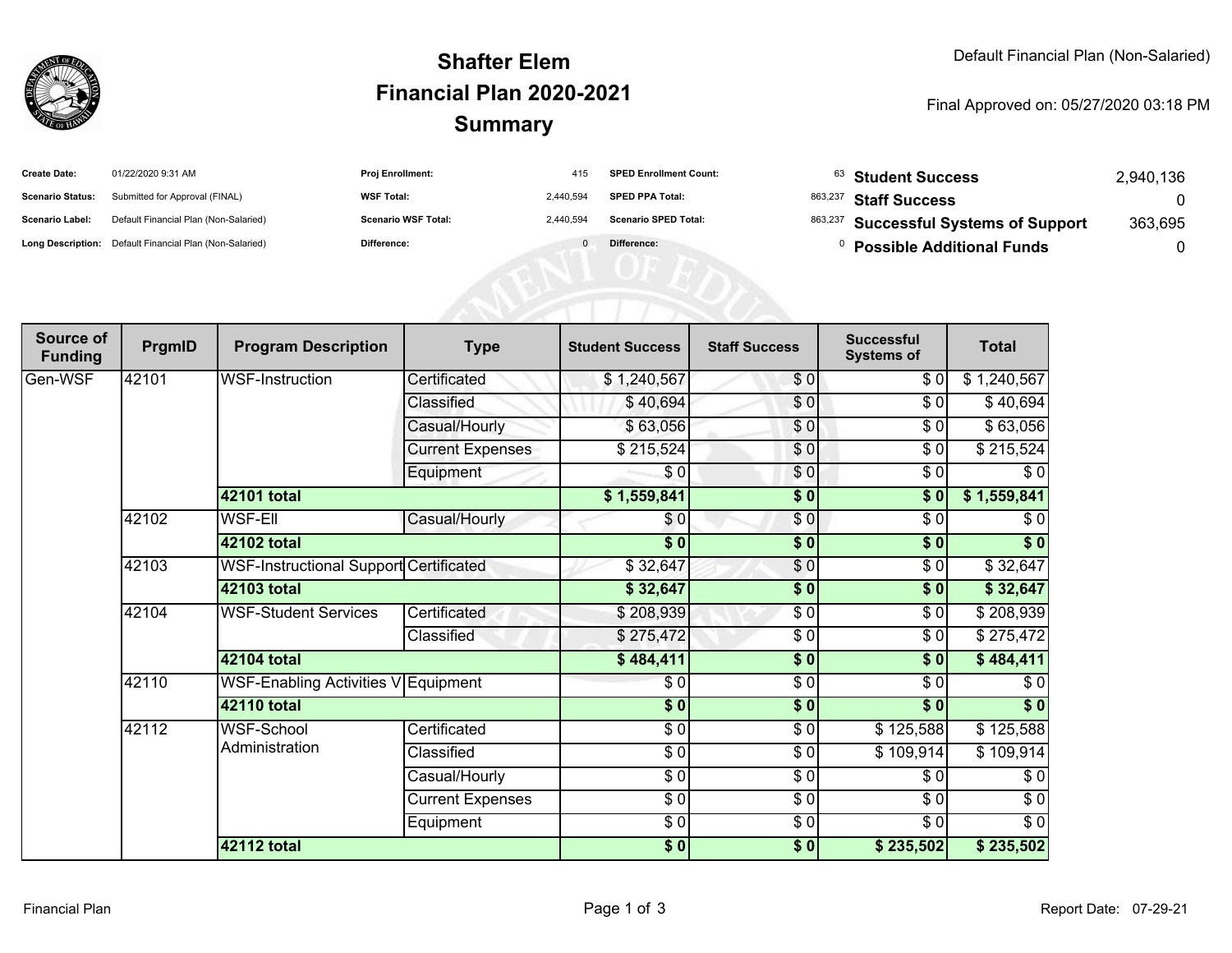

## **SummaryShafter ElemFinancial Plan 2020-2021**

Final Approved on: 05/27/2020 03:18 PM

| <b>Source of</b><br><b>Funding</b> | PrgmID          | <b>Program Description</b>                     | <b>Type</b>             | <b>Student Success</b> | <b>Staff Success</b> | <b>Successful</b><br><b>Systems of</b> | <b>Total</b>     |
|------------------------------------|-----------------|------------------------------------------------|-------------------------|------------------------|----------------------|----------------------------------------|------------------|
| Gen-WSF                            | 42113           | <b>WSF-School Facility</b>                     | Classified              | $\frac{3}{6}$          | \$0                  | \$128,193                              | \$128,193        |
|                                    |                 | <b>Services</b>                                | Casual/Hourly           | $\frac{3}{6}$          | \$ 0                 | \$0                                    | $\sqrt{6}$       |
|                                    |                 | <b>42113 total</b>                             |                         | $\overline{\bullet}$ 0 | $\overline{\$0}$     | \$128,193                              | \$128,193        |
|                                    | Gen-WSF         |                                                |                         | \$2,076,899            | $\overline{\$0}$     | \$363,695                              | \$2,440,594      |
| Gen-SPED                           | 17101           | SPED Ppa - Instruction                         | Certificated            | \$587,637              | $\sqrt{6}$           | \$0                                    | \$587,637        |
|                                    |                 |                                                | Classified              | \$266,864              | \$0                  | \$0                                    | \$266,864        |
|                                    |                 |                                                | <b>Current Expenses</b> | \$8,736                | \$0                  | \$0                                    | \$8,736          |
|                                    |                 | <b>17101 total</b>                             |                         | \$863,237              | $\overline{\$0}$     | \$0                                    | \$863,237        |
|                                    | 17131           | Special Education in<br><b>Regular Schools</b> | Certificated            | \$0                    | $\frac{6}{3}$        | $\overline{\$0}$                       | $\sqrt{6}$       |
|                                    |                 |                                                | Classified              | \$0                    | \$0                  | $\sqrt{6}$                             | $\sqrt{6}$       |
|                                    |                 | <b>17131 total</b>                             |                         | $\overline{\bullet}$ 0 | $\overline{\$0}$     | $\overline{\$0}$                       | $\overline{\$0}$ |
|                                    | Gen-SPED        |                                                |                         | \$863,237              | $\sqrt{6}$           | \$0                                    | \$863,237        |
| Federal                            | 20659           | Essa Title IIa Prof Dev-<br><b>OCISS</b>       | Casual/Hourly           | \$0                    | \$0                  | $\sqrt{6}$                             | $\overline{\$0}$ |
|                                    |                 | <b>20659 total</b>                             |                         | $\sqrt{5}$             | \$0                  | \$0                                    | \$0              |
|                                    | 20698           | Essa Title IIa Support<br>New Tchr & Prin      | Casual/Hourly           | $\overline{\$0}$       | $\sqrt{6}$           | $\overline{\$0}$                       | $\overline{\$0}$ |
|                                    |                 | <b>20698 total</b>                             |                         | \$0]                   | $\frac{1}{2}$        | \$0                                    | \$0              |
|                                    | Federal         |                                                |                         | \$0                    | \$0                  | \$0                                    | \$0              |
| Gen-Cent                           | 35163           | <b>Food Services-General</b><br>Fund           | Casual/Hourly           | \$0                    | $\sqrt{6}$           | $\overline{\$0}$                       | $\overline{S}0$  |
|                                    | 35163 total     |                                                |                         | $\overline{\$0}$       | $\overline{\$0}$     | $\overline{\$0}$                       | $\overline{\$0}$ |
|                                    | <b>Gen-Cent</b> |                                                |                         | $\overline{\$0}$       | $\sqrt{5}0$          | $\overline{\$0}$                       | $\overline{\$0}$ |
| <b>Grand Total</b>                 |                 |                                                |                         | \$2,940,136            | $\sqrt{6}$           | \$363,695                              | \$3,303,831      |